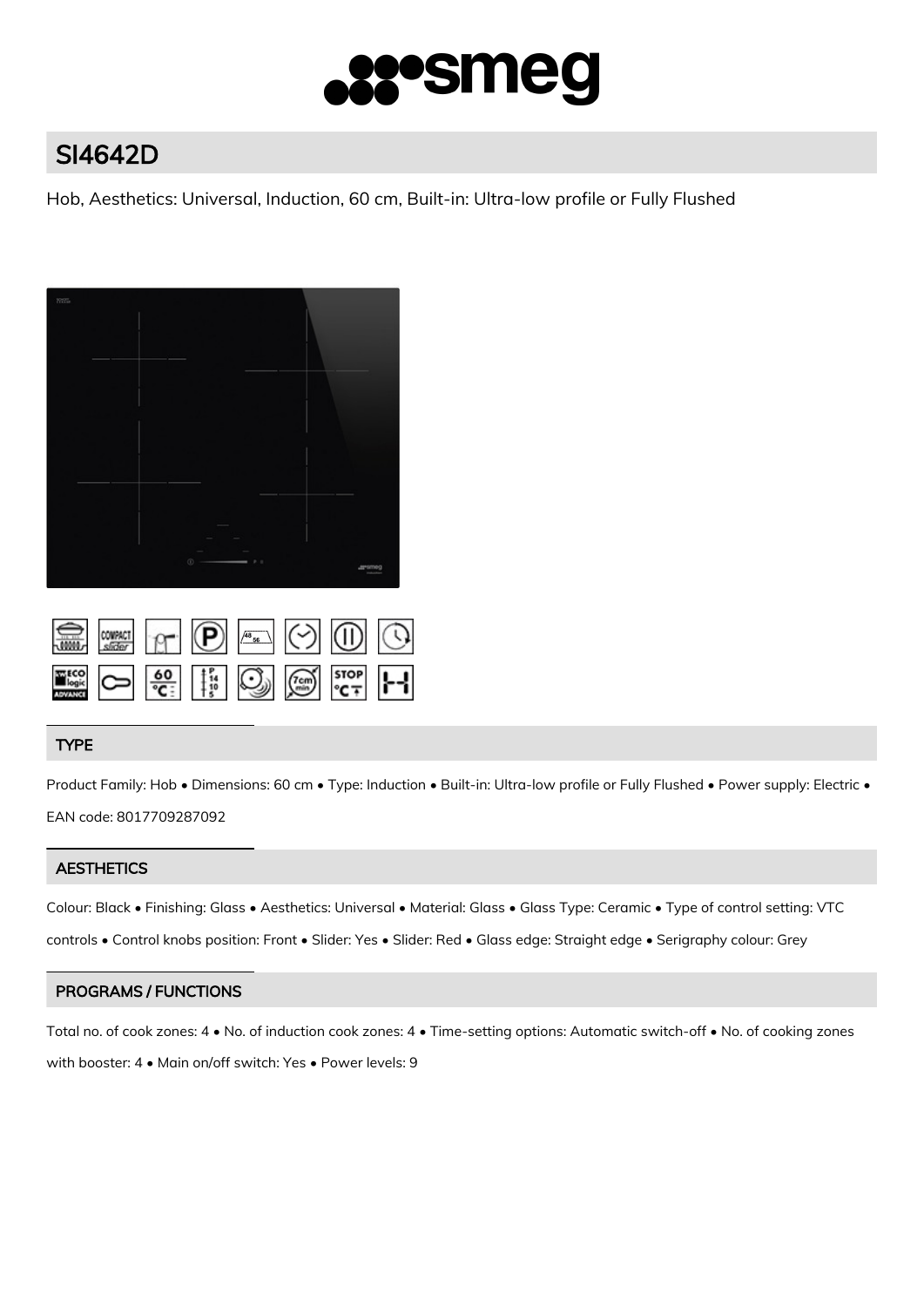### **OPTIONS**

Standard cut out: 478-482x555-560 mm • End cooking timer: 1 • Pause option: Yes • Minute minder: 1 • End of cooking acoustic alarm: Yes • Residual time indicator: Yes • Limited Power Consumption Mode: Yes advance • Limited Power Consumption Mode in W: 2400, 2800, 3500, 4000, 4500, 5000, 5500, 6000, 7400 W • Control Lock / Child Safety: Yes • Keep warm automatic function: Yes • Rapid level selection: Yes

#### COOKING ZONES

1st zone position: Front left • 2nd zone position: Rear left • 3rd zone position: Rear right • 4th zone position: Front right • 1st zone type: Induction - single • 2nd zone type: Induction - single • 3rd zone type: Induction - single • 4th zone tipe: Induction single • 1st zone dimensions: Ø 21.0 cm • 2nd zone dimensions: Ø 16.0 cm • 3rd zone dimensions: Ø 21.0 cm • 4th zone dimensions: Ø 16.0 cm • 1st zone power: 2.30 kW • 2nd zone power: 1.85 kW • 3rd zone power: 2.30 kW • 4th zone power: 1.85 kW • 1st zone booster power: 3.00 kW • 2nd zone booster power: 2.10 kW • 3rd zone booster power: 3.00 kW • 4th zone booster power: 2.10 kW

#### TECHNICAL FEATURES

Automatic setting according to pan dimension: Yes • Permanent Automatic Pot Detection with indication of the relative control: Yes • Automatic pan detection: Yes, min 7 cm • Minimum pan diameter indication: Yes • Automatic switch off when overheat: Yes • Residual heat indicator: Yes • Protection against accidental start up: Yes

#### PERFORMANCE / ENERGY LABEL

2nd zone energy consumption: 190 Wh/Kg • Energy consumption zone 3: 193 Wh/Kg • Energy consumption zone 4: 190 Wh/Kg

#### ELECTRICAL CONNECTION

Nominal power (W): 7400 W • Voltage (V): 220-240 V • Voltage 2 (V): 380-415 V • Frequency (Hz): 50/60 Hz • Type of electric cable: Single and Double phase • Power supply cable length: 120 cm

# ALSO AVAILABLE

## LOGISTIC INFORMATION

Dimensions of the product (mm): 56x600x510 • Depth (mm): 510 mm • Width (mm): 600 mm • Product Height (mm): 56 mm • Net weight (kg): 11.000 kg • Gross weight (kg): 12.000 kg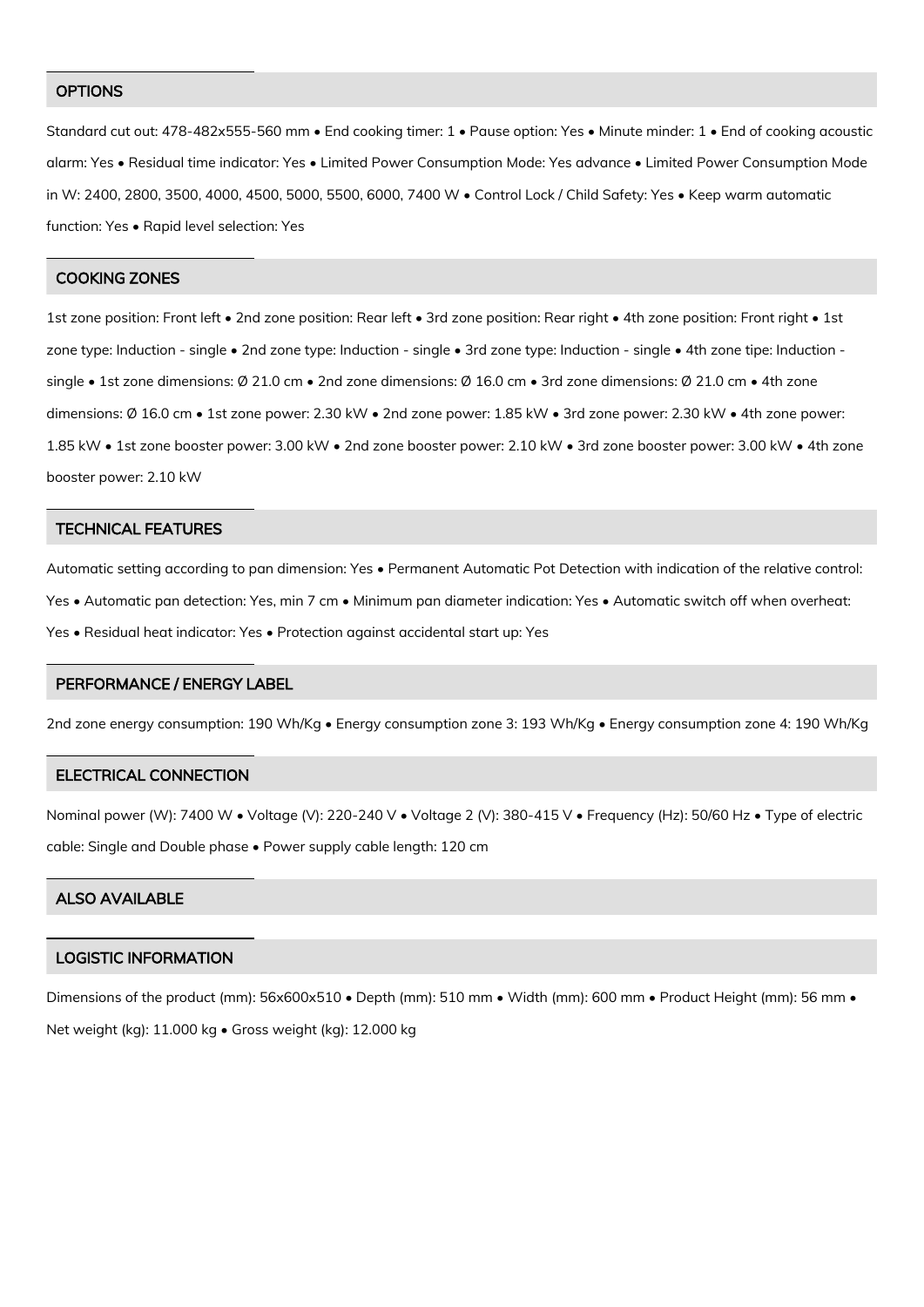